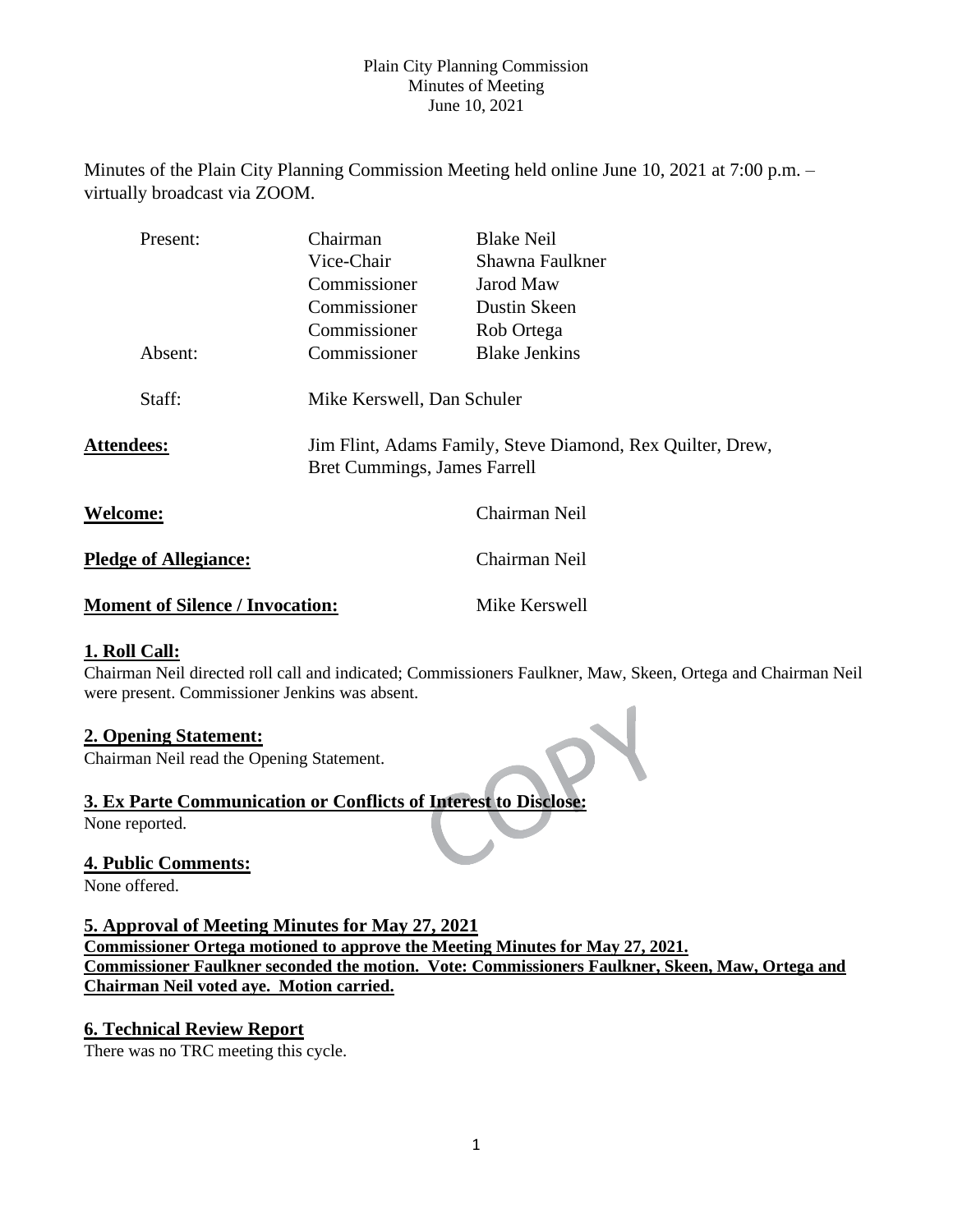# **7. Administrative Items:**

# **Discussion / Motion: Preliminary Subdivision – Plain City Fields, approx. 2200 N 3600 W**

Chairman Neil informed that updated comments from the City Engineer have not been provided with the revised subdivision plat. Commissioner Skeen suggested that the plat has not been significantly modified. He identified a stormwater detention/retention basin that has been added to the subdivision. Commissioner Faulkner commented on a written response by the project engineer to the initial memorandum by Brad Jensen, City Engineer. She sought verification that an existing irrigation ditch that runs along the north shoulder of 2200 North Street is no longer in service. Chairman Neil questioned if the City Engineer has reviewed the mentioned response. Public Works Director, Dam Schuler spoke of a headgate on the open channel. Commissioner Skeen contrasted Engineer recommendations for preliminary plat approval and for final approval. He presumed that the ditch in question is active. Developer, Steve Diamond commented on existing irrigation systems in the area. Hansen and Associates representative, Bret Cummings confirmed that the ditch referred to in the memorandum is on 2200 North Street. Commissioner Maw recognized the need for verifiable evidence that the irrigation ditch that runs along the north shoulder of 2200 North Street is no longer in service.

**Commissioner Faulkner motioned to table Preliminary Subdivision – Plain City Fields, approx. 2200 N 3600 W, pending updated comments from the City Engineer and a resolution to concerns about an open irrigation ditch. Commissioner Skeen seconded the motion. Vote: Chairman Neil and commissioners Faulkner, Maw, Skeen and Ortega aye. voted aye. Motion carried.** 

# **8. Legislative Items:**

## **Discussion / Motion: Ordinance - Issuance of Building Permits and Certificates of Occupancy**

Dan Schuler related a background of the proposed code amendment and referred to the current ordinance, 11-  $4-5C$ :

Public Improvements: No building permit shall be issued nor escrows or bonds released for the final ten percent (10%) of lots in a subdivision, or if ten percent (10%) is less than two (2), for the final two (2) lots of a subdivision, until all public improvements required by the City Council for the plat have been fully completed and conditionally accepted by the City Council.

He explained that the change would require 100% completion of public improvements before building permits can be issued. He commented on development delays caused by a recent shortage of construction materials. He told of numerous subdivisions in Plain City that comprise occupied homes but have unfinished public improvements. Commissioner Faulkner pointed out a typographical error in the proposed terms of 11- 4-5 A. Commissioner Maw verified that the intent of the presented ordinance amendment is to require all public improvements be completed before building permits and final occupancy are issued for houses in a subdivision. Dan Schuler identified problems associated with placing a hold on permits for the final ten percent or two lots of a subdivision. Timing, processes and potential requirements for the placement of asphalt were discussed at length. Dan Schuler remarked on ineffective escrow retention stipulations. Commissioner Ortega reasoned; allowing construction of homes prior to completion of the improvements supports typical project financing. He voiced approval of holding final occupancy from home builders until improvements are finalized. Chairman Neil cited recent building permit applications received for lots in a subdivision where vital infrastructure has not been established. He suggested that steps be taken, prior to issuance of building permits, to ensure public improvements are properly completed. Dan Schuler contended that a buyer's occupancy should not be leveraged for improvements left undone by a disingenuous developer. Commissioner Skeen advised that seasonal climate conditions may cause delays in street surfacing and concrete work. He contemplated measures that might be taken on the back end of a project, to incentivize the completion of required improvements. He reviewed accounts of final subdivision punch lists left for the Public Works Department to complete. He submitted; escrow amounts should be increased to reinforce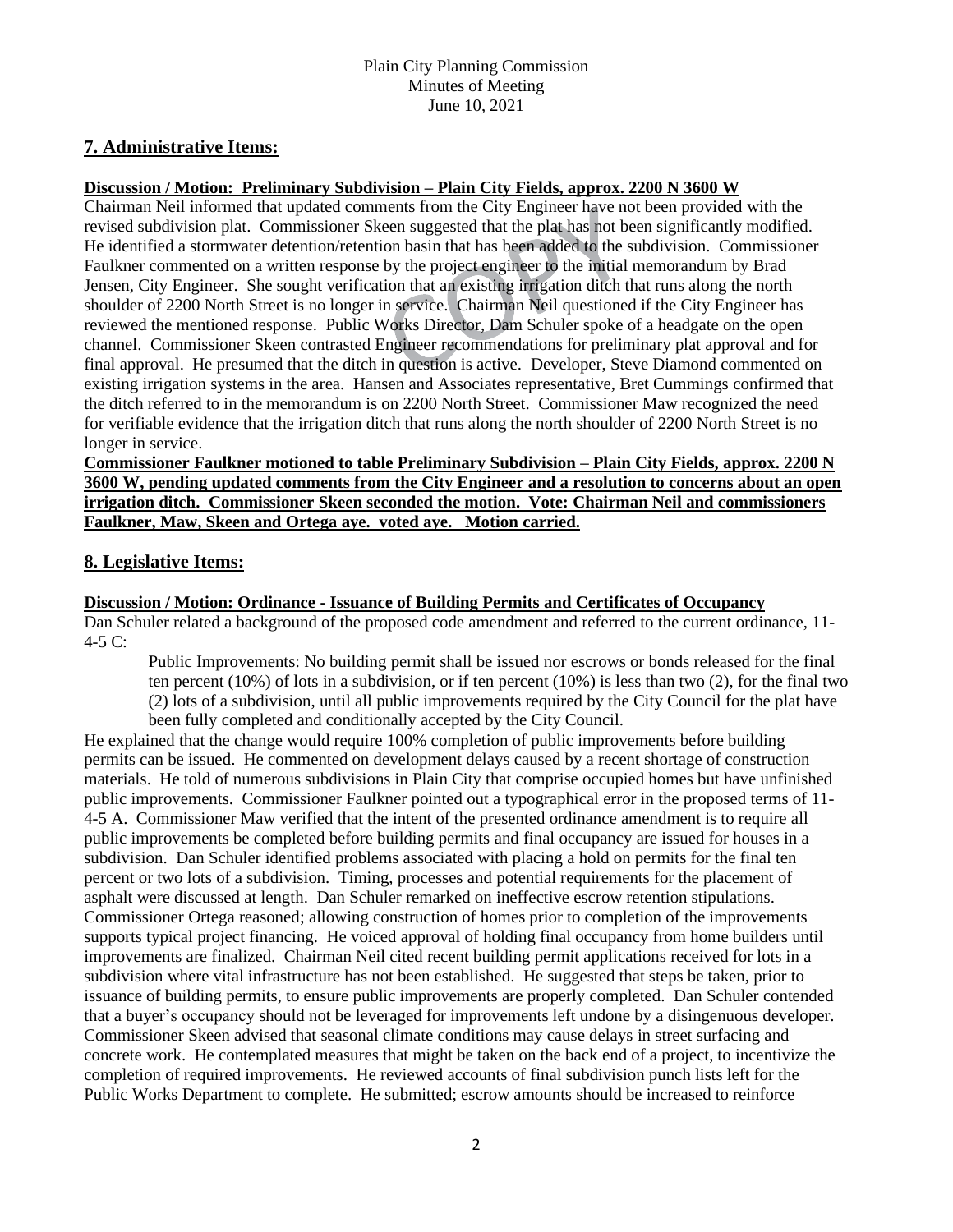commitment to finish necessary work. Dan Schuler outlined the added 11-4-2 C (Punch List Items). He spoke of a recent, concerted efforts to enforce the current code. Commissioner Ortega weighed prohibiting the sale of any lot in a new subdivision until all required city improvements are completed. Dan Schuler informed that the City Attorney has read through the draft ordinance and expressed approval of the context. **Commissioner Maw motioned to table Discussion / Motion: Ordinance - Issuance of Building Permits and Certificates of Occupancy. Commissioner Skeen seconded the motion. Vote: Chairman Neil and commissioners Faulkner, Maw, Skeen and Ortega voted aye. Motion carried.** 

# **Discussion / Motion: Ordinance on Cul-De-Sac Length**

Chairman Neil suggested that public hearing notification stipulations in the proposed addendum should be consistent with zoning amendment requirements - *Property owners within five hundred feet (500') of the property boundaries shall receive notification of the public hearing.* 

Commissioner Skeen reported concerns discussed in City Council meeting. He indicated that the Council tabled the matter and asked the Planning Commission for a revised draft of a Special Exceptions Ordinance, previously recommended for approval. Commissioner Maw noted that Dan Schuler provided a marked-up version of the original ordinance for review. Dan Schuler gave an explanation of the changes he proposed. Consensus was reached that "Guidelines" 4 and 5, in the new draft, should be combined. Removal of "Guidelines" 1 was deliberated. Chairman Neil advised that revisions to this draft will be reviewed at the next Planning Commission meeting, then recommended to City Council for approval. Steve Diamond stated that the City Council wants a much shorter version of the Special Exceptions ordinance. He supposed that Section 4 can be limited to two or three criteria. Chairman Neil commented on complications and misinterpretation that might result from omitted designations in the code. He counseled; conditions not expressly prohibited by the ordinance may be deemed permissible. It was decided that numbers 1 and 2, under "Prohibitions" should be removed – leaving 3 and some subsections of number 4. Revisions to "Conditions" and "Procedures" were considered.

## **Commissioner Maw motioned to table Discussion / Motion: Ordinance on Cul-De-Sac Length. Commissioner Ortega seconded the motion, pending revisions as discussed. Vote: Chairman Neil and commissioners Faulkner, Maw, Skeen and Ortega voted aye. Motion carried.**

## **Discussion: General Plan**

Chairman Neil stated that a General Plan amendment will require an approval for funding as would a General Plan update. He reviewed the procedure for amending the General Plan. He laid out the process for updating the General Plan. Commissioner Skeen expected that the General Plan will not soon be opened for a comprehensive update. He reported that the City Council is accepting of proposed, specific General Plan amendments. Commissioner Faulkner indicated that removing the average lot size constraints from the Future Land Use category definitions was contemplated during las meeting's discussion on the topic. She spoke of adding terms that will promote 20,000 square-foot (and larger) lots in areas designated MRD-1. She recommended changing the MDR-1 minimum lot size standard to 20,000 square feet. Chairman Neil agreed with Commissioner Faulkner's proposal. Commissioner Ortega commented on average lot size stipulations and units-per-acre directives. He suggested that listing all three metrics for establishing density is confusing and excessively pliable. He proposed that units-per-acre guidelines be eliminated from land use category definitions. Consensus that indications for MDR 1-3 be limited to lot size only, was reached. Chairman Neil remarked on Rural Residential standards. He proposed that the Open Space, Agriculture and Low-density Residential category be changed to *Open Space, Agriculture and Rural Residential,* and recommended that the minimum lot size in that category be increased to 40,000 square feet.

# **9. Report from City Council:**

Commissioner Skeen relayed highlights from a presentation by Ogden-Weber Technical College representatives, on a 50<sup>th</sup> Anniversary scholarship opportunity for a Plain City resident. He indicated that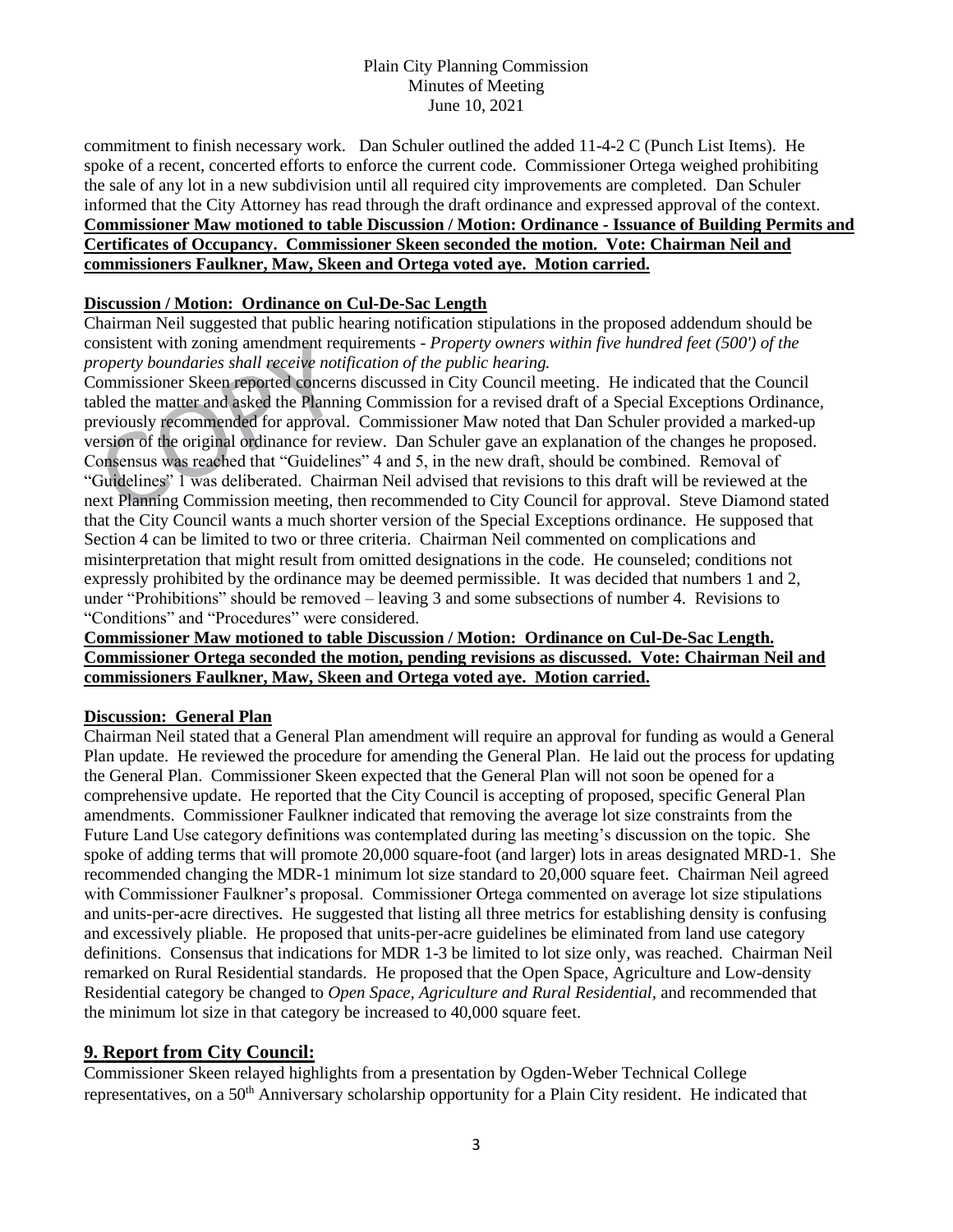Final Approval of the Skeen Subdivision was tabled at the applicant's request. He reported that the Council sent the ordinance on cul-de-sac length exceptions back to the Commission with a request for abridgements. He informed that the new version of the Residential Overlay Zone ordinance was approved with minor changes and Conditional Final Acceptance for Sunflower Estates was granted.

# **10. Commission Comments:**

Commissioners Ortega had no further comment. Commissioner Faulkner commented on the recent displacement of barricades on 2200 North Street. She asked if the road will be blocked again, after road construction is complete. She noted that a radar sign and 25 mph speed limit sign has been placed at one end of the road. She proposed that the entire route be restricted to 25 mph. Dan Schuler indicated that the road will remain open to allow better access to unincorporated lots, situated at the end of the pavement on 2200 North Street. He agreed to consider a lowered speed limit in the area. Commissioner Faulkner sought a status update on the Regional/Urban Design Assistance Team (R/UDAT) activities in Plain City. Commissioner Maw explained that COVID-19 pandemic circumstances have hampered their progress. He agreed to coordinate with the R/UDAT subcommittee and report back to the Commission. He spoke of program funding that was budgeted by the City Council. He suggested that the ordinance for cluster subdivisions be reexamined, now that the amended Residential Overlay Zone ordinance has been approved. Chairman Neil indicated that an ordinance for accessory dwelling units should be revisited in the near future. Commissioner Skeen asserted that Plain City needs more pickleball courts. Dan Schuler affirmed that discussions on new pickleball courts in the West Park development are ongoing.

# **11. Adjournment:**

# **Motion: Commissioner Maw motioned to Adjourn at 8:45 p.m. – Commissioner Ortega seconded the motion. Vote: Commissioners Faulkner, Maw, Skeen, Ortega and Chairman Neil voted aye. Motion carried.**

|--|

| Neil   | Faulkner | Maw     | <b>Jenkins</b> | <b>Skeen</b> | Ortega   |
|--------|----------|---------|----------------|--------------|----------|
| Jan 7  | Jan 21   | Feb 4   | Feb 18         | Mar 4        | Mar 18   |
| Apr 1  | Apr $15$ | May 6   | May $20$       | Jun 3        | Jun $17$ |
| July 1 | July 15  | Aug $5$ | Aug $19$       | Sept 2       | Sept 16  |
| Oct 7  | Oct 21   | Nov 4   | Nov $18$       | Dec 2        | Dec $16$ |

Planning Commission Chair Planning Commission Secretary

\_\_\_\_\_\_\_\_\_\_\_\_\_\_\_\_\_\_\_\_\_\_\_\_ \_\_\_\_\_\_\_\_\_\_\_\_\_\_\_\_\_\_\_\_\_\_\_\_\_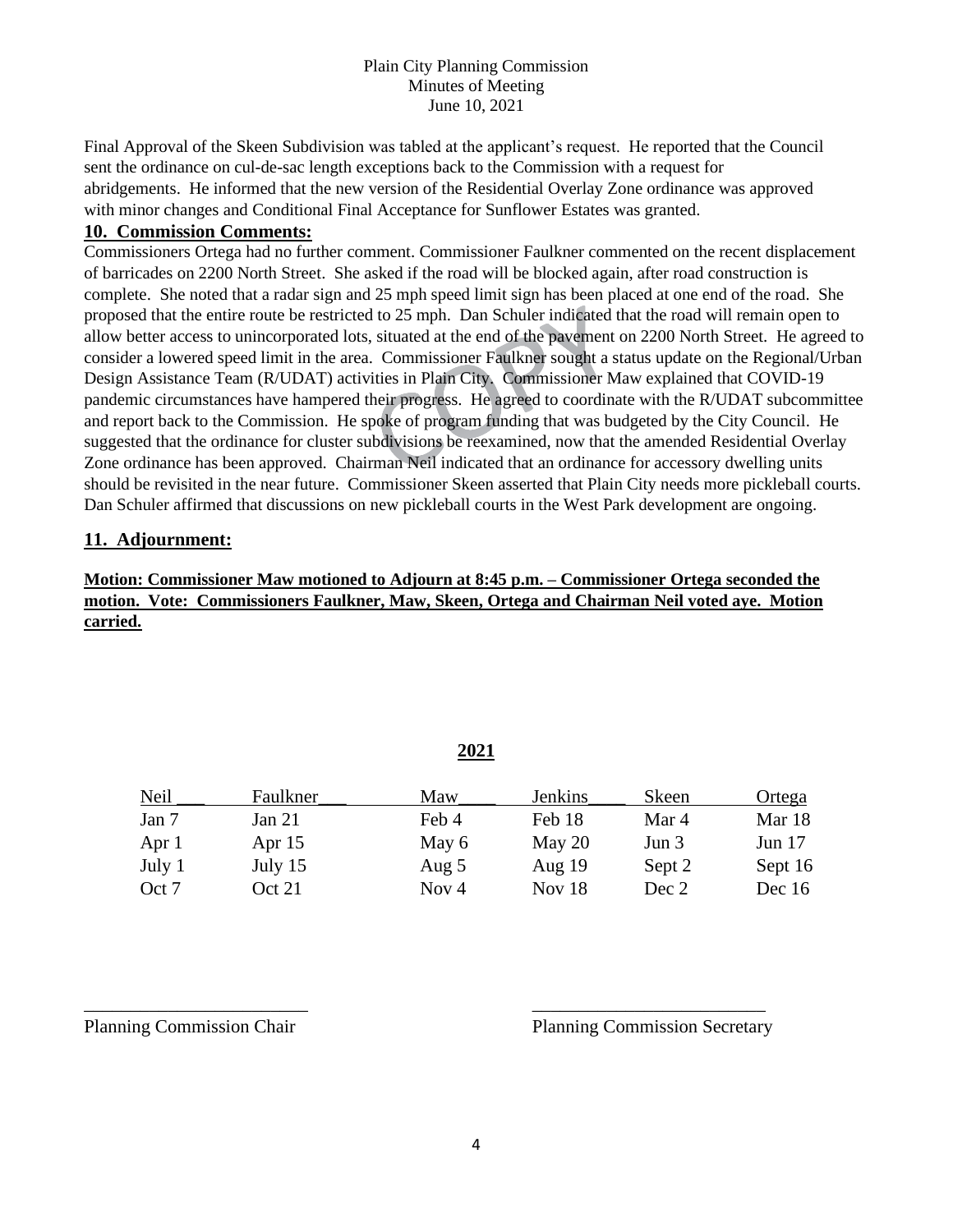Minutes of the Plain City Planning Commission Meeting held online June 24, 2021 at 7:00 p.m. – virtually broadcast via ZOOM.

| Present:                               | Chairman      | <b>Blake Neil</b>                                                                                                                                                                                                                                                                                                                                                           |  |  |  |
|----------------------------------------|---------------|-----------------------------------------------------------------------------------------------------------------------------------------------------------------------------------------------------------------------------------------------------------------------------------------------------------------------------------------------------------------------------|--|--|--|
|                                        | Vice-Chair    | Shawna Faulkner                                                                                                                                                                                                                                                                                                                                                             |  |  |  |
|                                        | Commissioner  | Jarod Maw                                                                                                                                                                                                                                                                                                                                                                   |  |  |  |
|                                        | Commissioner  | Dustin Skeen                                                                                                                                                                                                                                                                                                                                                                |  |  |  |
|                                        | Commissioner  | Rob Ortega                                                                                                                                                                                                                                                                                                                                                                  |  |  |  |
|                                        | Commissioner  | <b>Blake Jenkins</b>                                                                                                                                                                                                                                                                                                                                                        |  |  |  |
| Staff:                                 |               | Mike Kerswell, Dan Schuler                                                                                                                                                                                                                                                                                                                                                  |  |  |  |
| <b>Attendees:</b>                      |               | Tom Ruiz, Chris Ruiz, Adams Family, Steve Diamond, Derek Kennedy,<br>Bert Casper, Janice Casper, Casey Casper, Carsen Casper, Randi Shinney,<br>Curt Knight, James Farrell, DeAnn Cragun, Bart Cragun, Curt Petersen,<br>Justin Anderson, Jeff Hales, Margie Hunt, Mitch Hunt, Joshua Wiscombe,<br>Shad Christensen, Mindi Gust, Russell Jackson, Julayne Stoker, Jim Flint |  |  |  |
| <b>Welcome:</b>                        | Chairman Neil |                                                                                                                                                                                                                                                                                                                                                                             |  |  |  |
| <b>Pledge of Allegiance:</b>           |               | <b>Commissioner Faulkner</b>                                                                                                                                                                                                                                                                                                                                                |  |  |  |
| <b>Moment of Silence / Invocation:</b> |               | <b>Commissioner Jenkins</b>                                                                                                                                                                                                                                                                                                                                                 |  |  |  |

# **1. Roll Call:**

Chairman Neil directed roll call and indicated; Commissioners Faulkner, Jenkins, Skeen, Ortega and Chairman Neil were present. Commissioner Maw arrived after roll call.

# **2. Opening Statement:**

Chairman Neil read the Opening Statement.

# **3. Ex Parte Communication or Conflicts of Interest to Disclose:**

None reported.

# **4. Public Comments:**

None offered.

**5. Approval of Meeting Minutes for June 10, 2021 Commissioner Skeen motioned to approve the Meeting Minutes for June 10, 2021. Commissioner Faulkner seconded the motion. Vote: Commissioners Faulkner, Skeen, Ortega and Chairman Neil voted aye. Motion carried.**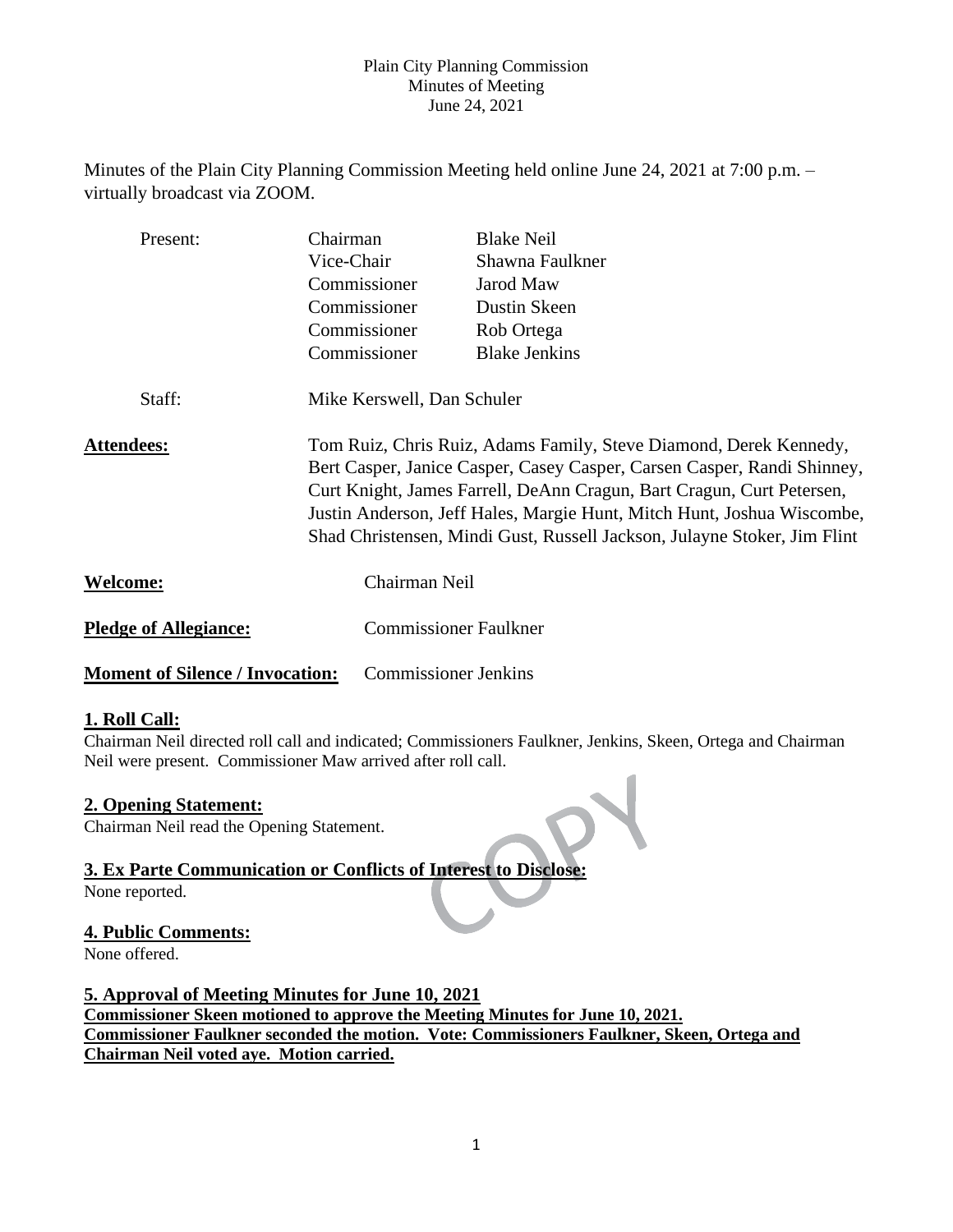# **6. Technical Review Report**

There was no TRC meeting this cycle.

# **7. Administrative Items:**

## **Discussion / Motion: Preliminary Subdivision – Plain City Fields, approx. 2200 N 3600 W**

Project Engineer, Jim Flint offered to answer questions. Commissioner Skeen noted that items on a list of the concerns, presented by the City Engineer, have been effectively addressed. Commissioner Faulkner asked how uncertainties about an existing irrigation ditch that runs along the north side of the project were resolved. Jim Flint explained that the ditch is on-site only and, as such, does not affect downstream properties. Chairman Neil referred to the City Engineer's recommendation that the Preliminary Subdivision be approved. **Commissioner Faulkner motioned to approve Preliminary Subdivision – Plain City Fields, approx. 2200 N 3600 W. Commissioner Jenkins seconded the motion. Vote: Chairman Neil and commissioners Faulkner, Jenkins, Skeen and Ortega voted aye. Motion carried.** 

# **8. Legislative Items:**

# **Public Hearing: Zoning Amendment – Burns Plain City, approximately 4277 W 3600 (A-1 to RE-30)**

Chairman Neil invited Lync Construction representative, Joshua Wiscombe, to describe the proposed development. Joshua Wiscombe informed that the concept has been reviewed by Brad Jensen, City Engineer, and the Public Works Director, Dan Schuler. He identified elements of the proposed subdivision that foster rural preservation. He spoke of plans for public sewer and a pressurized secondary water source in the area. He mentioned sensitive and wetland conditions that are under analysis, currently. He stated that property owner, Pat Burns, is present at the meeting via ZOOM. Pat Burns pointed out that the requested zoning complies with General Plan/Future Land Use Map stipulations. He remarked on plans for abundant open space within the development.

#### **Commissioner Maw motioned to open the Public Hearing: Zoning Amendment – Burns Plain City, approximately 4277 W 3600 (A-1 to RE-30). Commissioner Skeen seconded the motion. Vote: Chairman Neil and commissioners Faulkner, Maw, Skeen and Jenkins voted aye. Motion carried.**

Neighboring property owner, Bart Cragun indicated; he owns a well that is situated on the land intended for rezoning. He questioned what will happen to his well if the proposed subdivision is developed. He advised that the planned open space for the project comprises salt flats and is not well-suited for desirable vegetation. He cited previous testing in the area that proved the soil inapt for sceptic systems. He supposed that installation of public sewer to the northern parcel will not happen within a short time. He spoke of past flooding problems. He commented on foreseen traffic congestion on 3900 West Street.

Plain City resident, Derek Kennedy contended that the natural alkali flats on land slated for the proposed subdivision are not conducive to the development of nice open space. He asserted; until sewer is stubbed into the area, residential use should not be considered. He told of a lack of secondary water provisions. He affirmed that he against the requested zoning amendment. He touched on existing irrigation ditches and drainage that will be affected by this project. He echoed concerns about the high-water table over the entire parcel. He notified that 3600 North Street is a substandard dead-end road that belongs to Weber County. He suggested that rezoning the land to RE-30 would create an island of residential lots in a large area used for agriculture.

Unincorporated land owner, Christine Ruiz reported that she and her family moved to a plot near the parcel in question in order to escape overcrowding in nearby communities. She voiced her position that the requested zoning is not appropriate for that piece of ground. She acknowledged rights that come with property ownership. She requested that a secondary access be established (early) within the first phase of any residential subdivision that is approved and constructed along 3600 North Street. She advised that communications between adjacent land owners, City officials and the developer, be frequent and open. She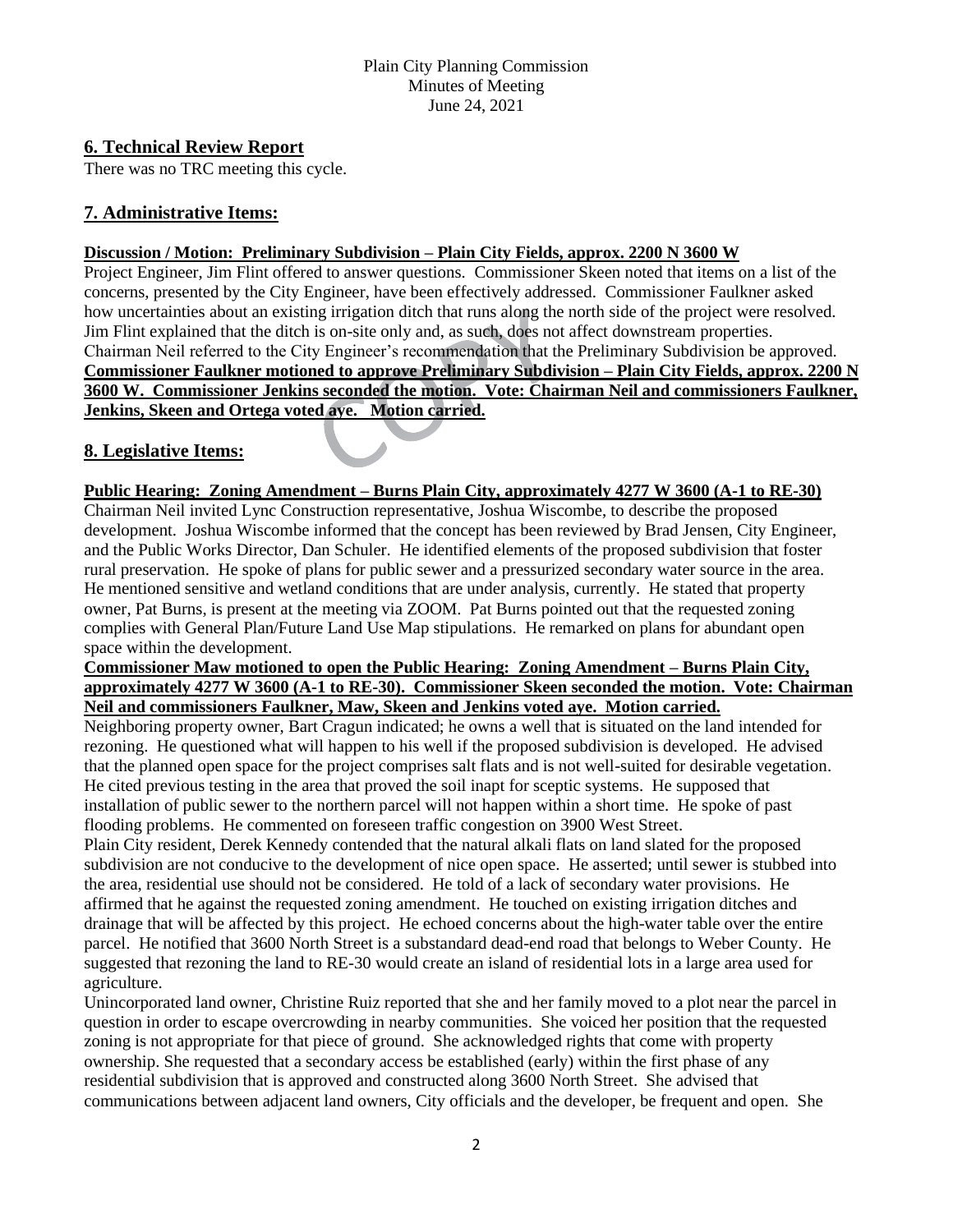indicated; zoning that requires one-acre lots (minimum) would be more appropriate.

Developer, Steve Diamond expressed concern over proposed density. He noted that Lync Construction's concept shows a single access road into a large expanse of residential lots. He commented on issues related to county road interdependence. He stated; until 3600 North Street is widened and fully improved by the County, development of property is unfeasible.

Weber County resident, Julayne Stoker described the proximity of her property to the proposed subdivision. She pointed out that building in the area has been restricted, historically, because it's a floodplain. She warned that Plain City will be responsible for damage caused by flooding if building permits are issued for lots located in restricted areas. She recommended; if residential use is allowed, lots should be a minimum of one acre in size. She remarked on difficulties that might result from an excess of sceptic systems within the boundary of the subdivision.

Recent homebuyer, Justin Anderson indicated that he purchased his home in northern Weber County because it's in a quiet, rural part of the state. He noted that he works in the building industry and is aware of the additional processes Lync Construction will be subject to as they pursue development in the sensitive region. He agreed with others that recommended a minimum of one-acre lots, if residential use is approved for the parcel. He reiterated concerns over population density and capacity for sceptic systems. He advised that groundwater drainage solutions must be set as a high priority.

Countian, Janice Casper spoke of existing and future safety problems due to mounting traffic on 3600 North Street.

## **Commissioner Jenkins motioned to close the Public Hearing: Zoning Amendment – Burns Plain City, approximately 4277 W 3600 (A-1 to RE-30). Commissioner Faulkner seconded the motion. Vote: Chairman Neil and commissioners Faulkner, Maw, Skeen and Jenkins voted aye. Motion carried.**

## **Discussion / Motion: Zoning Amendment – Burns Plain City, approximately 4277 W 3600 (A-1 to RE-30)**

Chairman Neil informed that the Planning Commission is an administrative body – approval of a Zoning Amendment is a legislative power – thus, the Planning Commission will only make a recommendation on this matter. He explained that the City Council will make a final decision on this application, as the legislative body. Commissioner Jenkins acknowledged his concern about the floodplain location. Commissioner Faulkner recognized high water table issues, increasing traffic problems and unsuitable open space conditions as valid worries, expressed by future neighbors of this proposed development. She noted that more people are in attendance at this Public Hearing than participated in workshops when the General Plan/Future Land Use Map was updated, three years ago. She indicated that the Planning Commission is obligated to follow General Plan directives when considering land use matters, such as Zoning Amendments. She stated that the requested zoning is in line with the Future Land Use Map. She remarked on subdivision application requirements and differentiated the process as separate from the Zoning Amendment petition. She urged attendees to be involved in the next General Plan update endeavor. She remarked on county road issues, broached by Steve Diamond. Commissioner Maw thanked those who commented during the Public Hearing. He spoke of the impact citizen input has on the Planning Commission's decision making process. He voiced reservations over speculative septic system provisions. He commented on perceivable ingressegress points planned for the future development. He expected that evidence of an agreement with adjacent land owners for access will be presented when the developer applies for Preliminary Subdivision. He concurred that the proposed zoning coincides with General Plan specifications, reaffirming that the Commission is bound by law to approve compliant land use applications. Chairman Neil clarified; Planning Commission action is constrained by City ordinances and General Plan directives, because the Planning Commission is an administrative body – City Council, as a legislative body, can overrule or act contrary to the Planning Commission's recommendation. Commissioner Maw submitted that one does not have to be a Plain City resident to participate in upcoming General Plan update workshops. Commissioner Skeen expressed appreciation for the public's feedback. He spoke of utility installations that are negatively affected by a high water table. He commented on sceptic system development standards. He noted that assessment of open space design will occur when an application for subdivision is received. He reported instructions he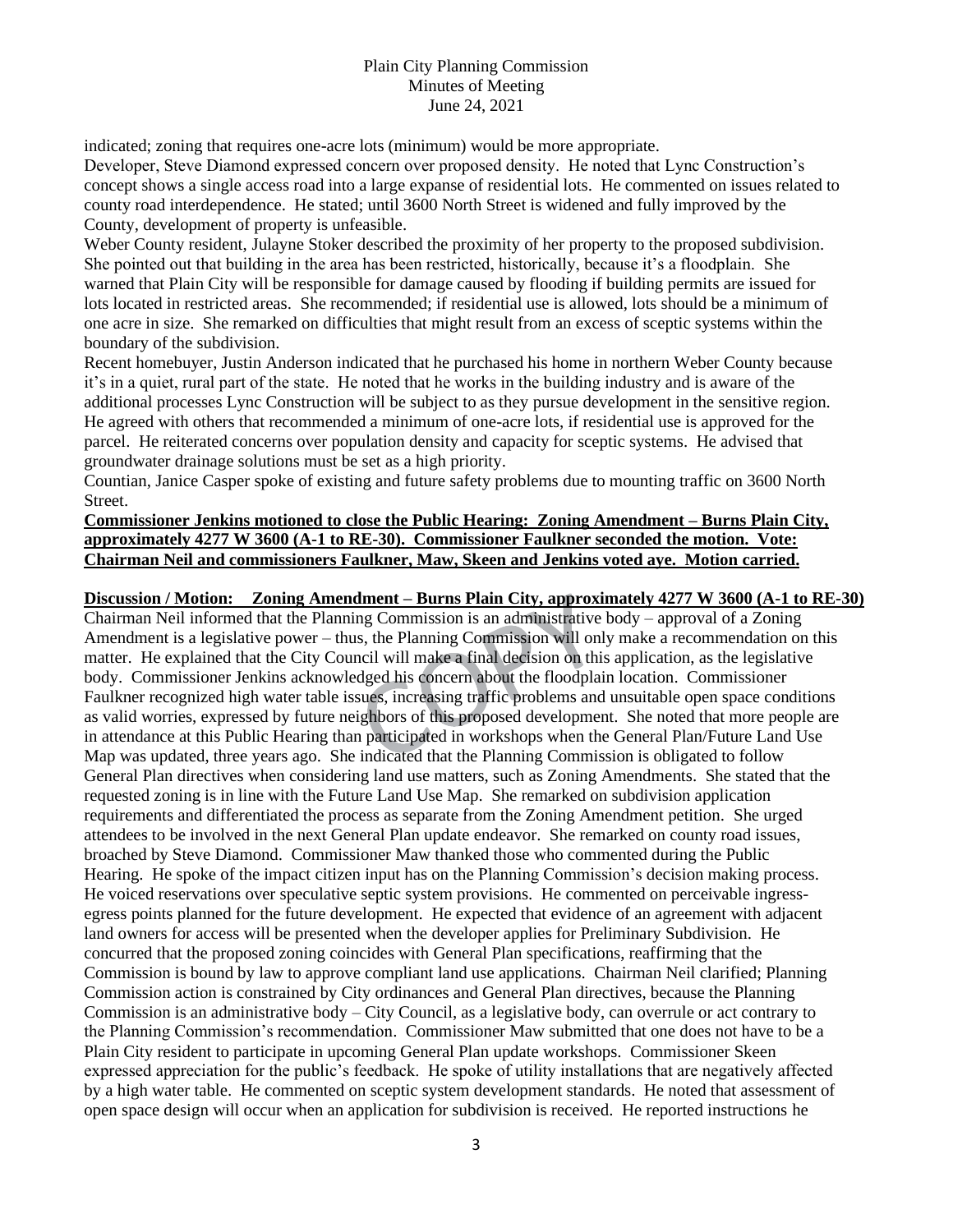obtained from the City Attorney on potentially deviating from General Plan/Future Land Use Map guidelines. He remarked on speculated sewer provisions to the area. Commissioner Ortega referred to the land use categories depicted on the Future Land Use Map and suggested that the parcel in question is designated for "Open Space, Agriculture, and Low Density Residential" – not simply "Low Density Residential". Chairman Neil confirmed that the "Open Space, Agriculture, and Low Density Residential" category stipulates; *Residential uses in this area would maintain lots that are 30,000 square feet or greater.* He related personal experience of living in northern Plain City and acknowledged that the proposed zoning meets Future Land Use Map directives. He spoke of perpetual lowland conditions in the area. He noted that the 2008 General Plan called out half-acre residential lots over the parcel being discussed, as well as designated belts of sensitive land. He suggested that a recommendation for approval should be conditional upon conformity with the City's Sensitive Land Use ordinance.

**Commissioner Jenkins motioned to recommend City Council approval of the requested Zoning Amendment – Burns Plain City, approximately 4277 W 3600 (A-1 to RE-30), conditional upon conformity with the City's Sensitive Land Use ordinance. Commissioner Faulkner seconded the motion. Vote: Chairman Neil and commissioners Faulkner, Maw, Skeen and Jenkins voted aye. Motion carried.** 

## **Discussion / Motion: Final Subdivision – Robson Farms Phase 2, approx. 3626 W 1975 N**

Project developer, Shad Christensen described the location of Phase 2 of the subdivision. He remarked on the scheduled widening of 3600 West Street. He affirmed that the stormwater management system has been sized to meet the needs of all of the lots within Robson Farms. Chairman Neil remarked on the City Engineer's memorandum for this project. He requested additional input from Dan Schuler. Dan Schuler affirmed that he cooperated with Brad Jensen in reviewing the proposed phase. He mentioned plat updates that were completed per the City Engineer's written comments. Shad Christensen told of plans for storm drain discharge, verifying that a detention pond for the subdivision is included in Phase 2. Chairman Neil noted that the City Engineer has requested addresses on the final plat. Project Engineer, Jim Flint agreed to provide addresses.

## **Commissioner Skeen motioned to recommend City Council approval of Final Subdivision – Robson Farms Phase 2. Commissioner Jenkins seconded the motion. Vote: Chairman Neil and commissioners Faulkner, Maw, Skeen and Jenkins voted aye. Motion carried.**

## **Discussion / Motion: Amendment - General Plan**

Chairman Neil reviewed the procedure for amending the General Plan. He gave an overview of proposed changes to land use category descriptions in the General Plan.

# **Commissioner Maw motioned to set a Public Hearing for the General Plan/Future Land Use Map Amendment - July 22, 2021. Commissioner Skeen seconded the motion. Vote: Chairman Neil and commissioners Faulkner, Maw, Skeen and Jenkins voted aye. Motion carried.**

#### **Discussion / Motion: Ordinance - Issuance of Building Permits and Certificated of Occupancy**

Chairman Neil divulged that Mayor Beesley contacted him and recommended this item be tabled because current construction materials shortages are impacting not only costs but lead times – stringent controls only add insult to injury. He acknowledged that the issue needs to be addressed, but timing is poor. Dan Schuler indicated that he's presented developers with an offer to coordinate efforts, in order to resolve problems that prompted the proposed regulations. He requested that the matter be tabled. He commented on rules that are already in place to ensure ethical fulfilment of development agreements. Developer, Jeff Hales suggested that the new regulations be tabled for at least one year. He described irregularities that would make compliance with such an ordinance difficult. He spoke of historical development activities in Plain City. He stated that Dan Schuler is doing a good job and expressed appreciation for his willingness to work with developers on correcting past errors. Chairman Neil had no objection to tabling the matter for one year. Commissioner Jenkins said he's willing to postpone action on the proposed ordinance but would like regular updates from Dan Schuler on the execution of development agreements. Commissioner Maw commented on the use of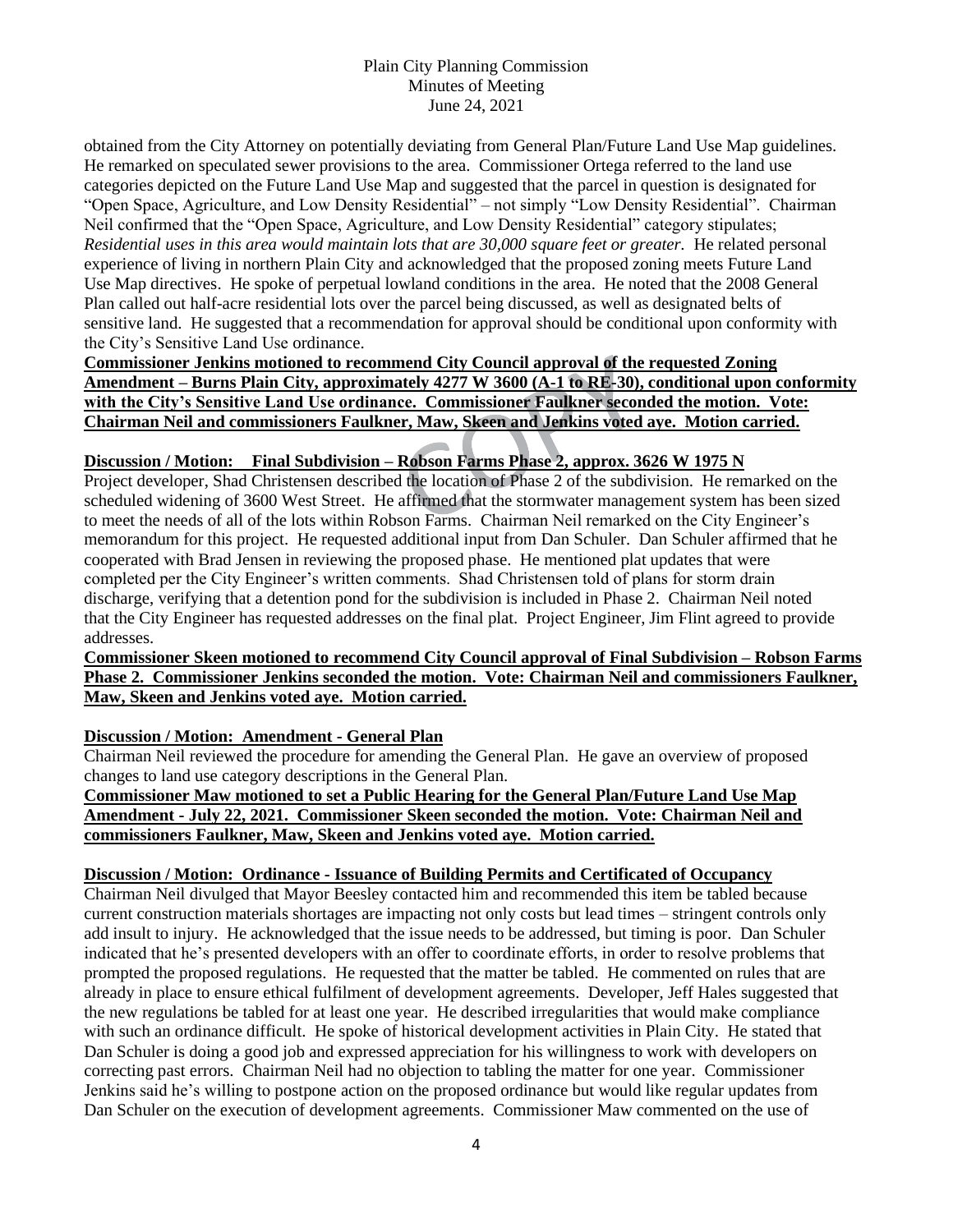escrow funds for completion of subdivision improvements, left undone by developers. Jeff Hales noted that there are homes in Plain City that were allowed certificates of occupancy before road surfacing was finished, in bygone days. Bank of Utah Senior Vice-President Relationship Manager, Steve Diamond expounded escrow procedures and policies. He offered assistance with calculating escrowed monies from various developers, held at Bank of Utah.

# **Commissioner Skeen motioned to table action on the presented Ordinance - Issuance of Building Permits and Certificated of Occupancy for one year. Commissioner Jenkins seconded the motion. Vote: Chairman Neil and commissioners Faulkner, Maw, Skeen and Jenkins voted aye. Motion carried.**

# **Discussion / Motion: Ordinance on Cul-De-Sac Length**

Commissioner Skeen asserted that the revised draft of the Ordinance on Cul-de-sac Length is ready for City Council review. Commissioner Maw predicted that the City Council will return the code to the Planning Commission with additional comments. Commissioner Faulkner stated that the new draft was arranged at the request of City Council. She questioned the elimination of "trails" from guidelines for granting special exceptions; Section 1-C (2). She expressed accord with the draft ordinance, in whole. Commissioner Jenkins echoed Commissioner Maw's speculation that the City Council will request further refinement before they approve the Ordinance on Cul-de-sac Length. Commissioner Ortega reported that the City Council asked that the Commission return the amended document within a week's time. He submitted that the Council will make adjustments and ratify the code, without additional rewriting.

**Commissioner Jenkins motioned to recommend City Council approval of the Ordinance on Cul-De-Sac Length. Commissioner Faulkner seconded the motion. Vote: Chairman Neil and commissioners Faulkner, Maw, Skeen and Jenkins voted aye. Motion carried.** 

# **Discussion: Rear Yard Setback**

Chairman Neil indicated that Building Inspector, Trent Meyerhoffer was pressed by a builder about setback requirements for rear-facing decks on houses. He explained that Mr. Meyerhoffer requested review and affirmation of a typical policy, by the Planning Commission. He noted that the minimum rear-yard setback for residential lots is thirty feet. He asked if the measurement should be taken from the edge of a deck or from the foundation of the house. Commissioner Maw compared a deck structure to an accessory building, suggesting that the setback requirements be similar. Commissioner Faulkner agreed that a dimension for the rear setback of a house should be taken from the dwelling's footprint.

# **9. Report from City Council:**

Commissioner Ortega reported that the 2021-22 City Budgets were passed. He restated that the City Council asked that the Commission return an amended Ordinance on Cul-de-sac Length within a week's time.

# **10. Commission Comments:**

Commissioners Ortega, Skeen and Jenkins had no further comment. Commissioner Faulkner proposed that serious efforts be made to reach neighboring property owners when workshops for the next Plain City General Plan update are advertised. Commissioner Maw stated that it's imperative that more citizens get involved when changes to General Plan are considered. Chairman Neil explained why the Diamond E subdivision was pulled from the agenda. He reported that the development will be reviewed in a TRC meeting, July 6, 2021. He noted that the City Engineer needs more time to review the Cove Creek subdivision. He informed that he will not be able to attend the July 1<sup>st</sup> City Council meeting. Commissioner Maw agreed to fill in for Chairman Neil.